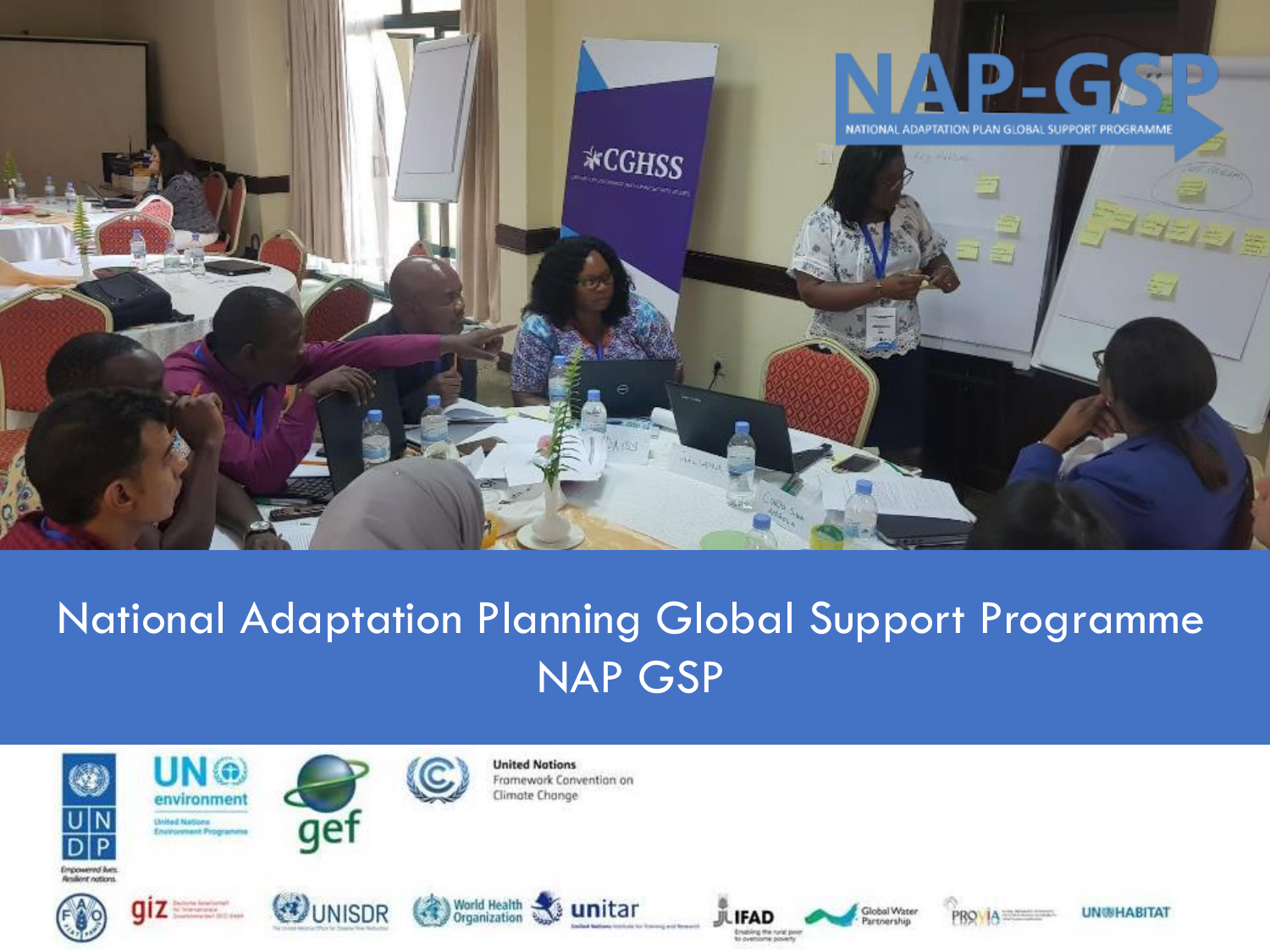# Presentation overview







2. Key achievements



3. Lessons learned in NAP support requirements, overview of developing country NAP needs

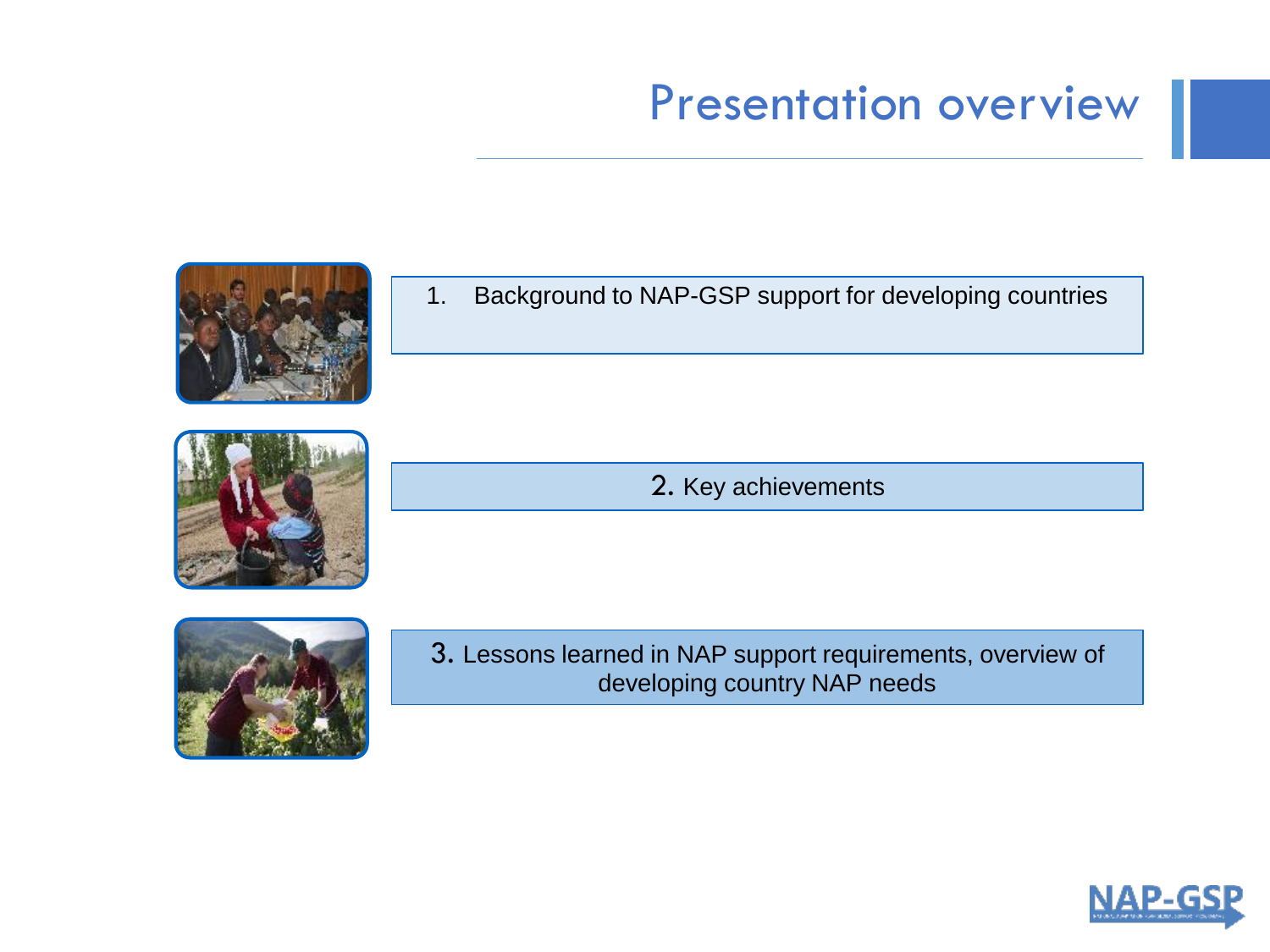# Special Climate Change Fund - SCCF

**to adapt to the impacts of climate change by providing these countries with an enhanced capacity to plan, finance, and implement adaptation interventions through integration of climate change into medium- to long-term development frameworks.**

Institutional Support

Technical Capacity

Knowledge Brokering

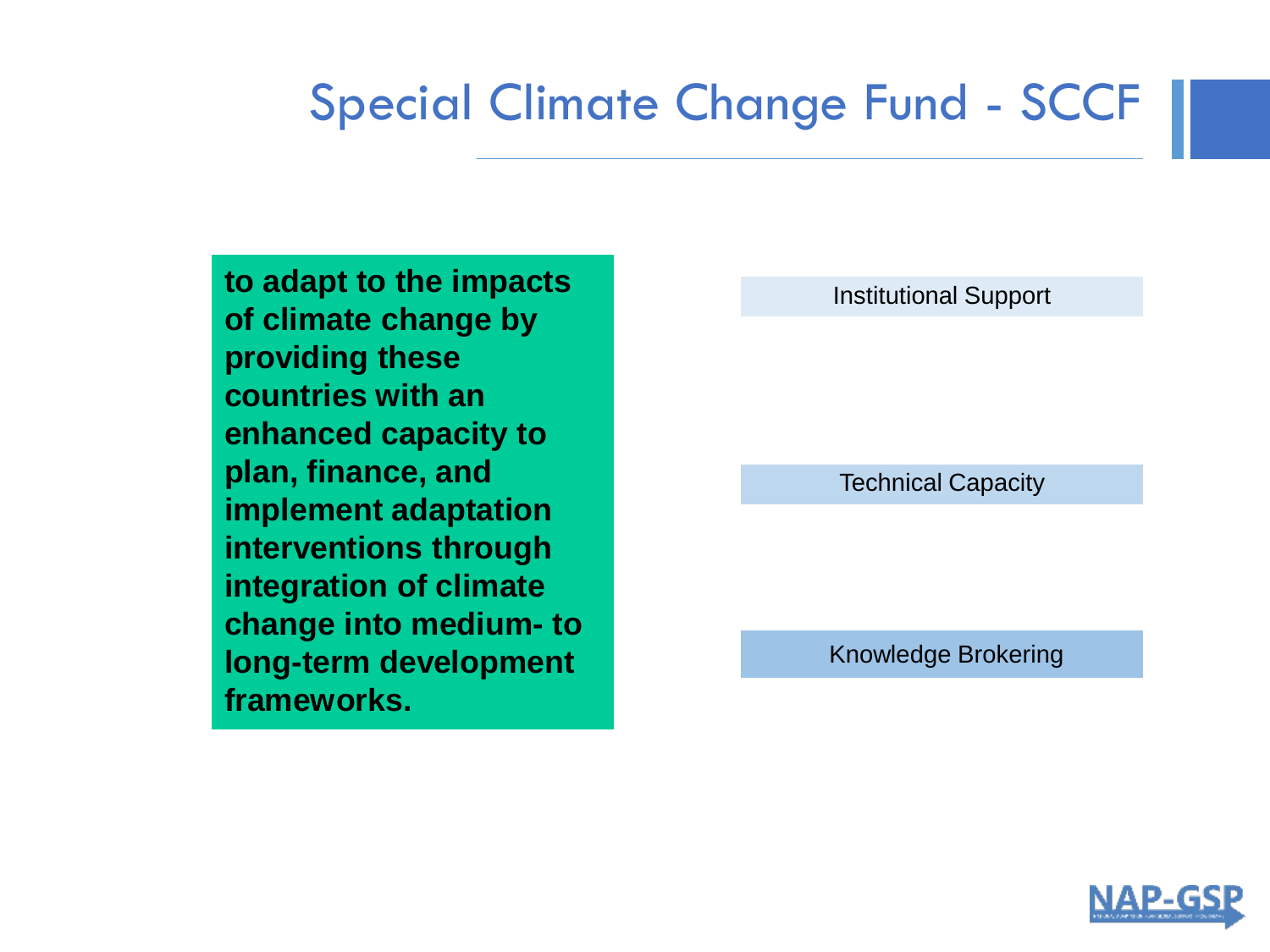# Support from NAP-GSP

**Overall programme goal:** To strengthen institutional and technical capacities for iterative development of comprehensive NAPs



**Institutional support to develop national-level roadmaps to get started on the NAP process**



**Training on relevant tools, methods and guidelines to support effective climate planning**



**Facilitates exchange of lessons and knowledge through South-South and North-South cooperation**

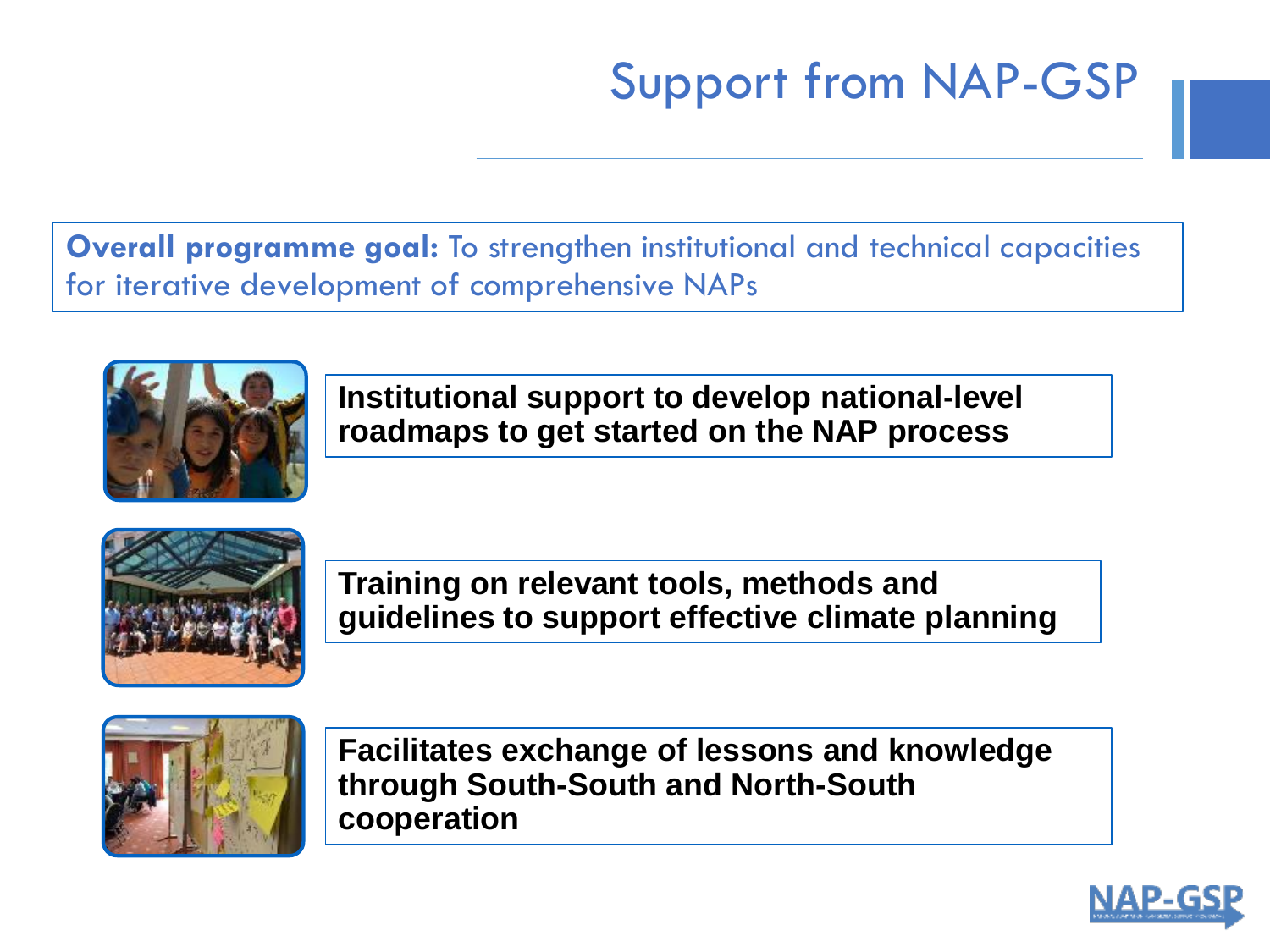# Key achievements in NAP support for developing countries



**5 Regional Training Workshops, 113 participants (62% women) reaching 42 countries** in the Pacific, Africa and Latin America.



**17 countries supported with stocktakes** across Asia & Pacific, Latin America, Africa, Eastern Europe and Central Asia



**3 Targeted Training Module packages on NAPs and Water, Appraisal of Adaptation Options and Prioritization and Climate Change Adaptation Finance** Piloted in the Asia, Pacific, Africa



**1 country-level training package updated (incl. gender module),** 3 country-level trainings, and 18 stakeholders consultations organised



Partnerships forged and **knowledge networks strengthened** for South-South/ peer-to-peer learning – including APAN, Gobeshona, REGATTA and NAP Expo, COPs



14 publications developed for **knowledge exchange and impact communication** including 'NAP In focus' series of country briefings

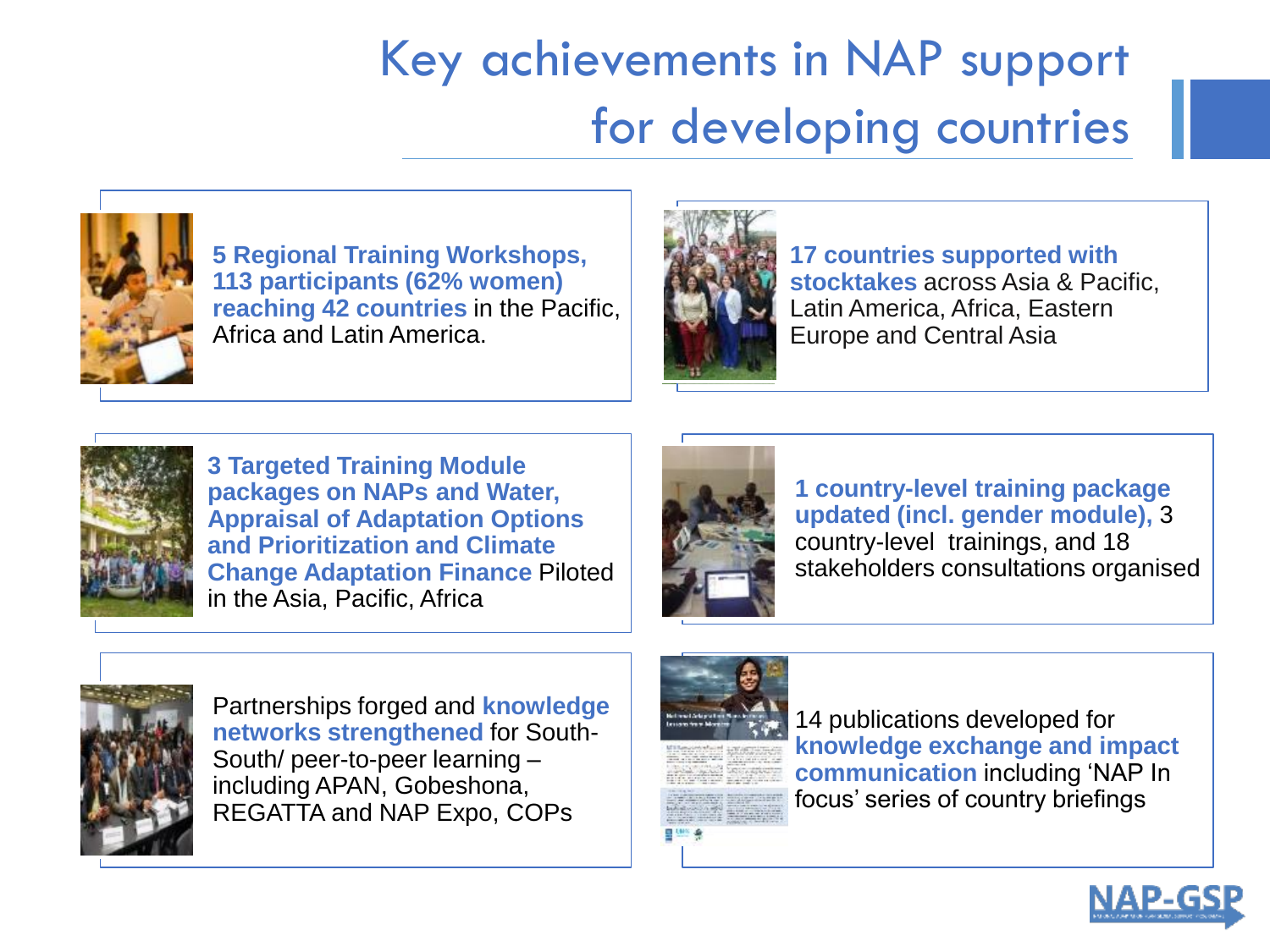# Developing regional capacity to advance NAP processes

13 Regional Training Workshops conducted to date **Caribbean May 2017 25 participants (60% women) 10 countries Central America Feb 2017 28 participants (50% women) 8 countries South America Oct 2016 25 participants (48% women) 11 countries ECCA June 2016 39 participants (30% women) 16 countries Asia (water), Sep 2017 38 participants (31 % women) 13 countries Asia and the Pacific Oct 2016 34 participants (56 % women) 20 countries Africa Sep 2018 26 participants (62% women) 9 countries MENA, Apr 2017 37 participants (32 % women) 12 countries Africa Oct 2017 20 participants (10 % women) 11 countries 2016** 2017 2018 2016 **2016 2017 2018** 2018**The Pacific May 2018 24 participants (71% women) 9 countries Latin America Oct 2018 38 participants (71% women) 17 countries Africa Oct 2018 18 participants (33.3% women) 7 countries Asia and Africa Oct 2018 7 participants (57% women) 5 countries**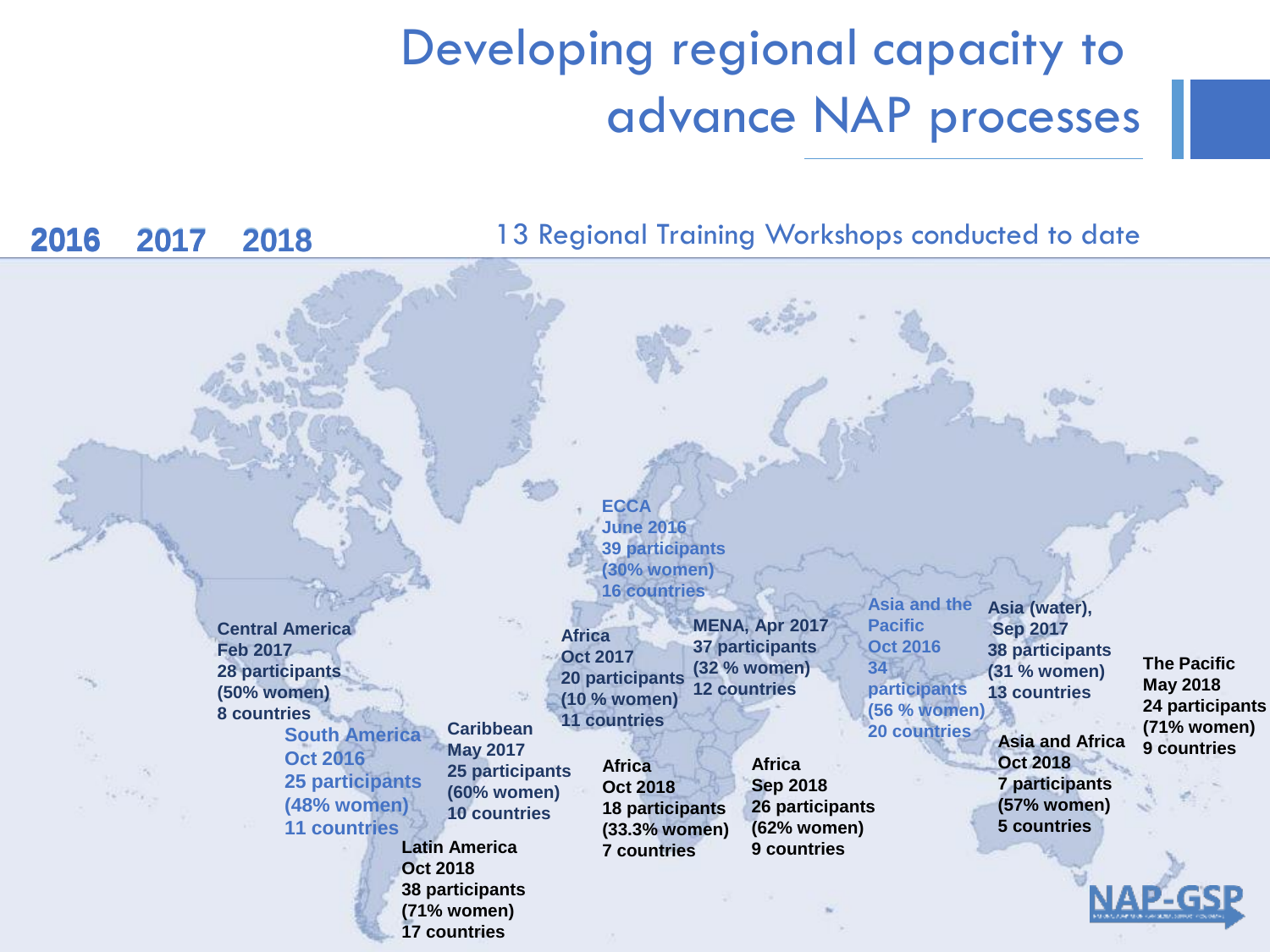

# Knowledge management

Participated in NAP GN **Peer Learning Summit** on the role of the NAP process in advancing the PA Adaptation Goals/*Oct. 2018*

Published '**NAP in focus' Country briefings** for 14 non-LDCs

Started developing **case studies** on lessons learned from the **private sector**

> Organized several **events during the 6th APAN** to foster South-South Asia-Africa knowledge exchange, including one event organized with GIZ / *Oct. 2018*

## **(2018)**

Participated in NAP GN **Regional NDC Dialogue**  for Asia and Arab States /*Oct. 2018*

### **\*NEW DESIGN**

**NAP-GSP web portal**: non-LDCs country sections news items and features for non-LDCs

Organized a **side event at COP 24** on scaling up adaptation (promoting synergies between NAPs and NDCs) / *Dec. 2018* 



Visit: http://**globalsupportprogramme**.org/nap-gsp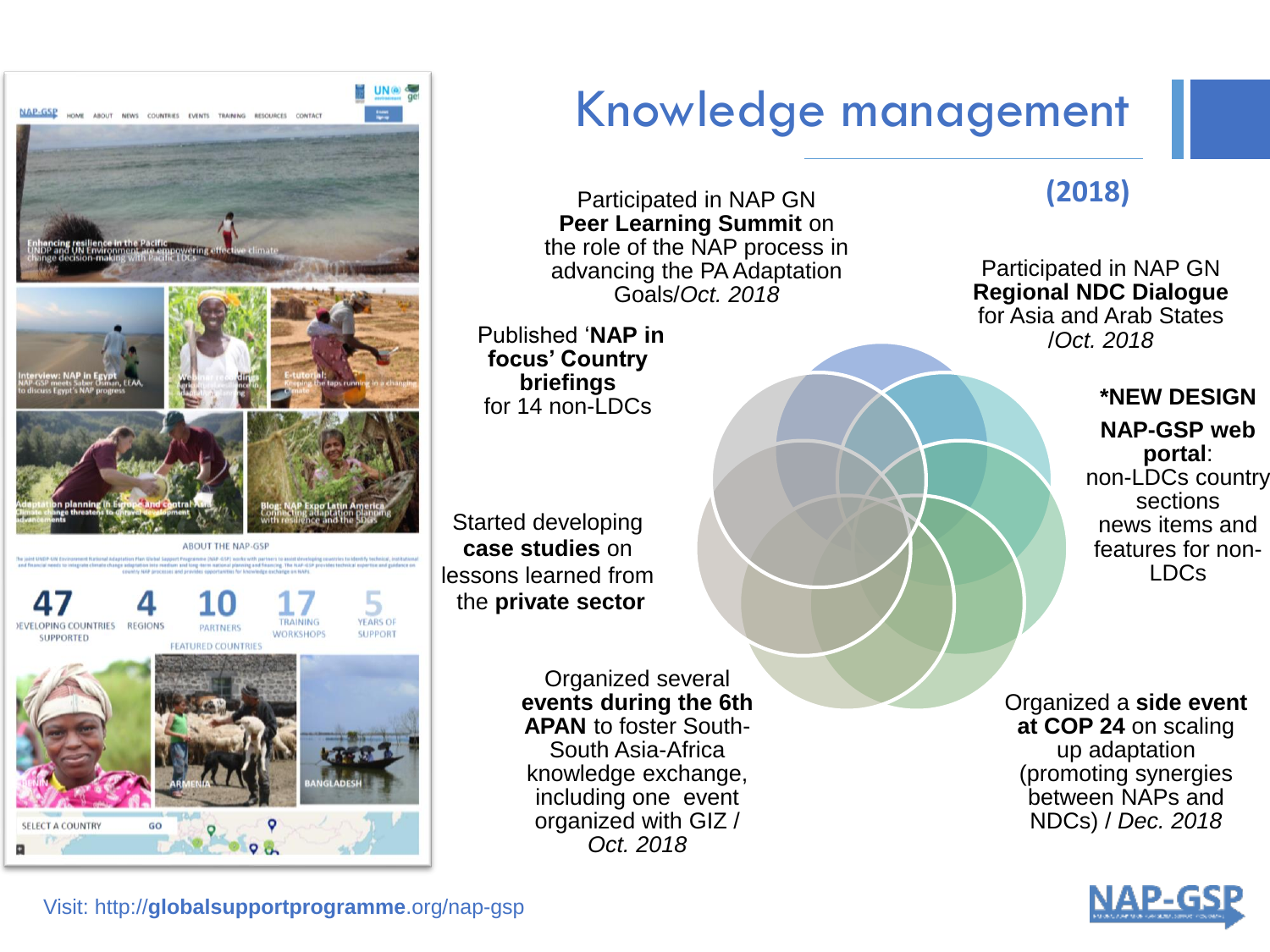# NAP needs and challenges: Lessons from Ecuador



CUANTER to an instead courses in the north-west of setua, with a total ansat of 203, 272 tive! moteding the Catapagne ord to I wake ballance as at 2015. The loadsen Automater of the contract of the state of the state of the state of the state of the state of the state of the state of the state of the state of the state of the state of the In the years with the highest awais of biodiversity and a level of endemic spaces. There's great variety in the Ecolomization of the Ecolomization a jegar vrsond tempionen climans, with a humob subimplica<br>castat areas prof namibility to forelands. There are new tree to this are differentiated by the directors's or render riens **West or dry season** 

an scolaterity is primarily department on its pakings ech account for your 40 percent or the country's export

and and comer petitsary ages Hyther Development trans your Ay 2007 to 5.752-in the high<br>former development category-positioning the country at 87 out<br>at 308 countinus and termines? Benwork (506 and 2014, 609 granatic in focusion prenages: 4.5 painters, driver by High oil potent and certaintante contenut francing serais counter excess<br>secretary and important teachment, expectely in it declined from 37 il pastoleti to 22.5 percent."

Do autor 15 changes stays by a high culture diversity mat is and country is characterized by a repr context energy more capital<br>Presidy its property indigenous rulesmakes and municipal socie-called<br>possibles. There are 34 Essexterian ruleyers a spitualism, welly which maintains is invisionation and cutrinis

#### Climate change risks

tenne vessiely in Etsatic & Steak reased with the E late and of stately way telesco funeared maker (ODM), restabling cast and Workern Analis, and drivinging in the Northern and Eastern<br>arts . According no the 1981ans projections of the Third National enantalea an consist these (Missey at the Outsidewell<br>1. a ordercy could be recours in references segme from 0.012 to: LPC by mid-century is livenant and from 0.012 and 2.012<br>to: the 2015-2120 period: Henriq of glaciers, relegionsperious and<br>more in investig, rankial, are constit that have been ideasted

In the medium - to strep nem, canvas change is expected to han re to Economic the Internation

63, as a TRECK was lower rise: technical on discribing in annual runoff and included vidramidity of water in Increased vulnariability for Norodic and proteinged drosegns), increases s'animistère et dangue and pitsa' impost disasses, the experies of mately quebec populations in the Calapagns and other senditor reness founds, and his extraors of species. Some of these inquirie are already being perceived.

and me expected to response urses the COURSES, PRINTPOTERS SERVICES EFFECTIVE, DRIVING MATERIAL render to current recounters to climpse i Published that the 2025 the country crash loss approximately (2021).

Overview: Empowerment of local actors and beneficiaries has been a strong key to developing stakeholder and institutional participation. Adaptation planning continues to evolve from and build on lessons learnt in implementing pilot adaption projects at the local level. Technical challenges remain at the national level preventing greater integration of adaptation planning.

## Needs :

- Strengthening institutional capacities to facilitate the management of climate risks
- Improving the coverage and the spatial and temporal resolution for climate projection, risks and vulnerability analyses
- Designing measurement, reporting and verification (MRV) mechanisms for the NAP process and related adaptation actions

## Challenges:

- Limited climate information data to adequately inform development planning
- Technical capacity is needed for conducting better risk/ vulnerability assessments
- Climate change policies need strengthening for greater integration of adaptation into development planning



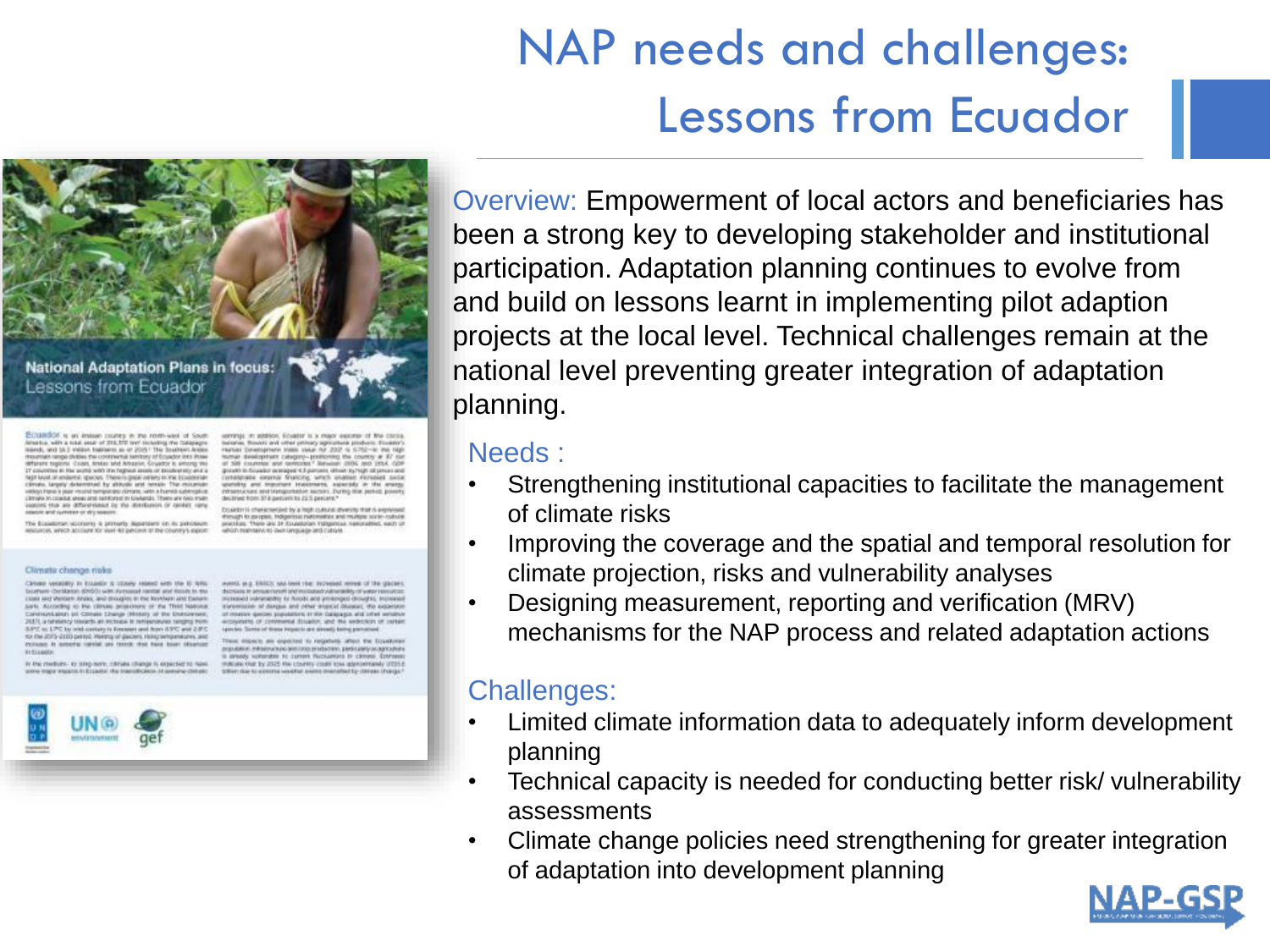# NAP needs and challenges: Regional focus - Caribbean



Overview: Many Caribbean countries have already mainstreamed adaptation into national development plans and climate change policies. Medium- to long-term NAP processes which integrate adaptation into planning and budgeting across all sectors have been initiated in all countries within the region.

### Needs :

- Integration of DRR and adaptation into planning processes
- Alternative sources for climate financing, including from national budgets and private sector sources
- Stronger technical capacities to plan for adaptation in a coordinated manner across sectors and scales
- Regulatory frameworks for implementing adaptation
- Improved frameworks for monitoring and evaluation adaptation beyond project levels

## Challenges:

- Lack of financial resources to deliver on climate change adaptation plans and commitments
- Lack of climate data and baseline information for informed decisionmaking
- Lack of educational opportunities and effective communications to inform decision-making

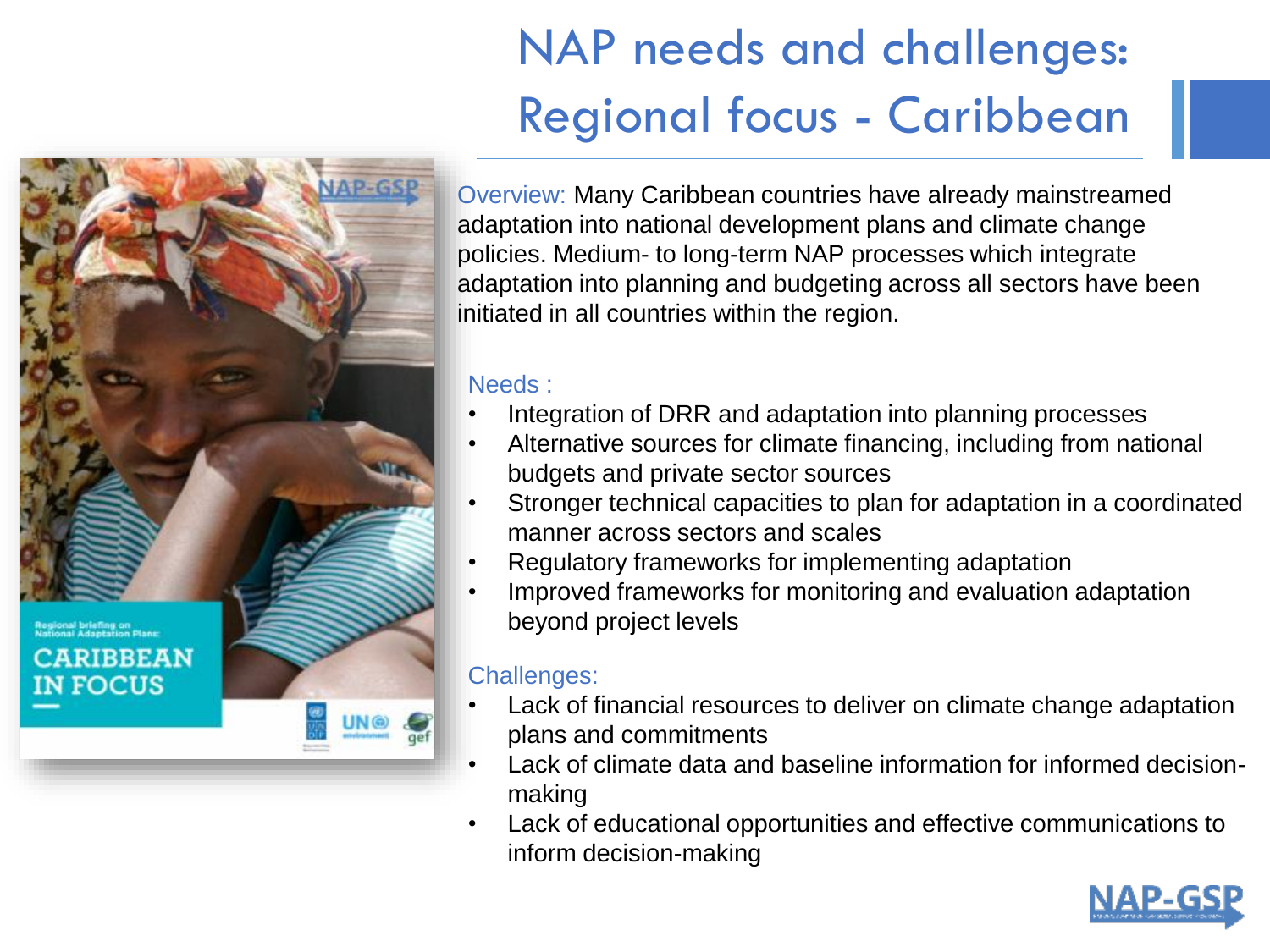# Current Context at the country level

**Some countries** benefit from good **information on climate vulnerabilities and impacts**, with a background in successful adaptation actions, **BUT** adaptation is not fully integrated into planning processes.

**Some countries** have **empowerment of local actors and beneficiaries**  a strong key to developing stakeholder and institutional participation. Adaptation planning continues to evolve from and build on lessons learnt in implementing pilot adaption projects at the local level. **BUT** Technical challenges remain at the national level preventing greater integration of adaptation planning.

**Some countries** have advanced their NAPs through submission of their national communications to UNFCCC and requests for GCF readiness an preparatory support for the initiation of its NAP, **BUT** to date no other major climate adaptation projects have been implemented in the country.

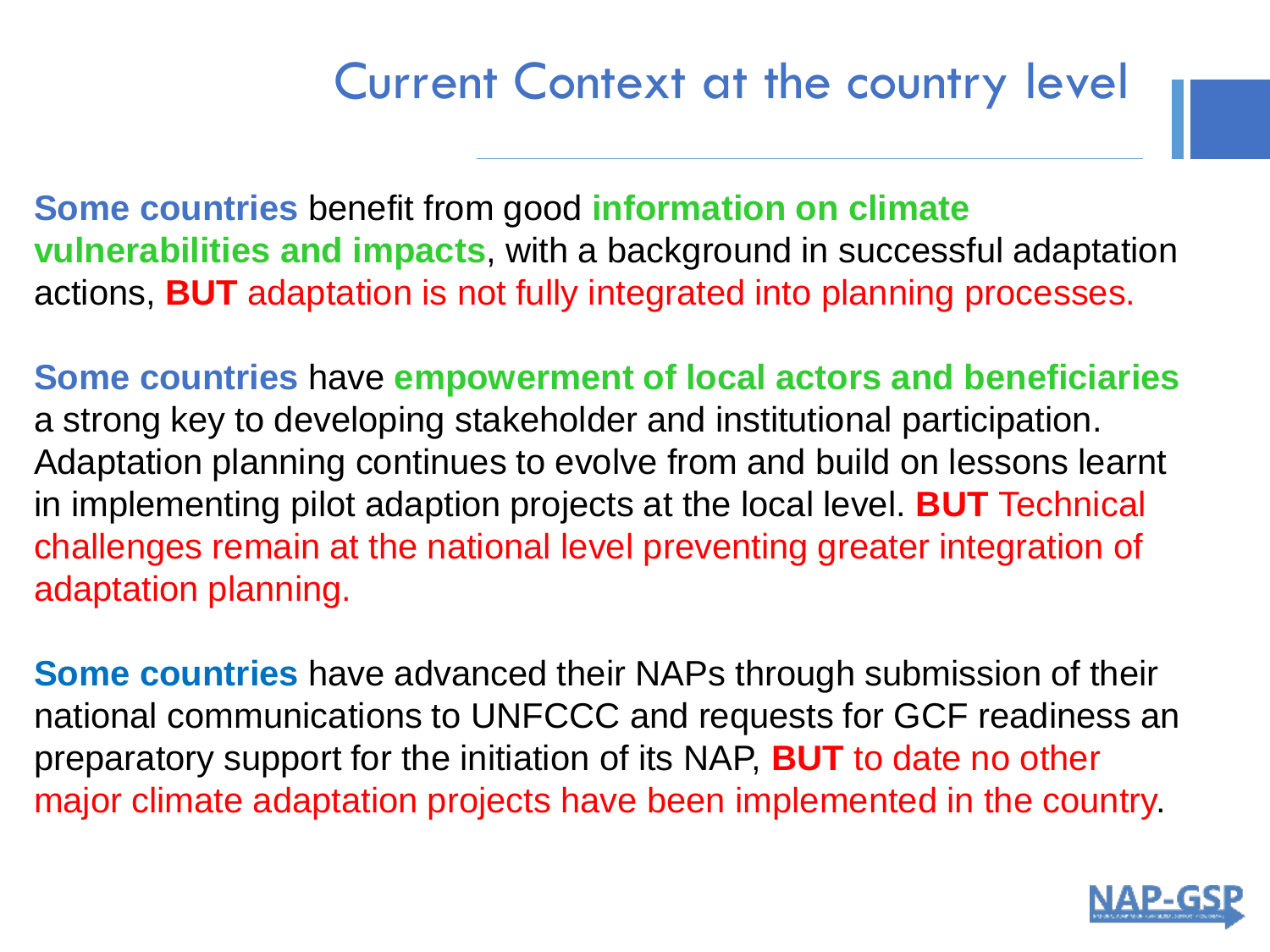## **Stronger & continuous coordination**

Comprehensiveness & inclusiveness : sectoral and subnational

**maximise synergies**

Development of climate projections under the various IPCC scenarios Climate data systems

**gender-responsive adaptation plans**

risks and vulnerability analyses

**engagement, capacity building and budgeting**

Establish NAP financial mechanism for adaptation

**private sector to advance adaptation projects**

institutional arrangements

NDC implementation

Designing (MRV) mechanisms for the NAP process